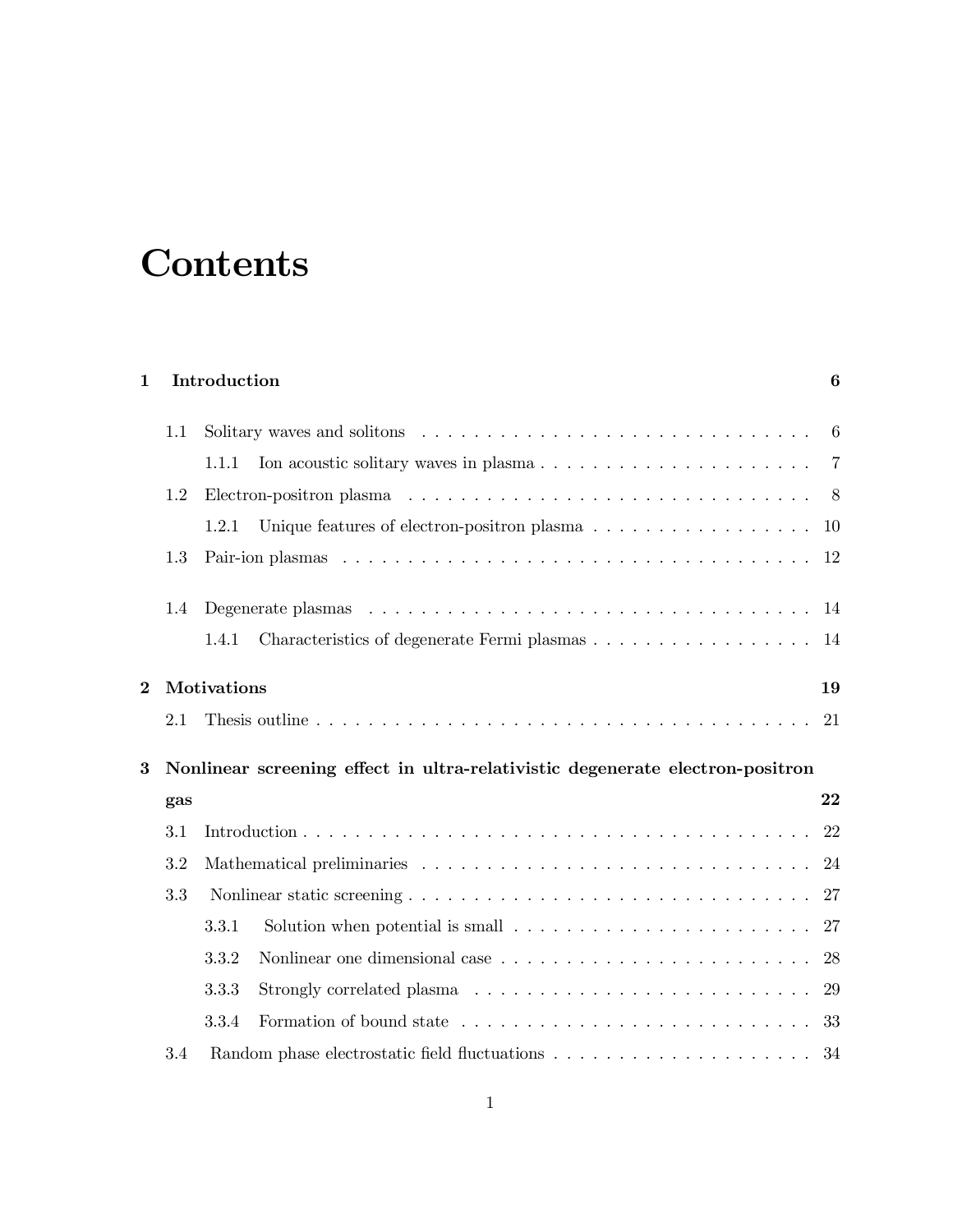|   | 3.5                                                                           |                                                                              |                                                                                        |    |  |  |  |  |  |
|---|-------------------------------------------------------------------------------|------------------------------------------------------------------------------|----------------------------------------------------------------------------------------|----|--|--|--|--|--|
| 4 |                                                                               | Nonlinear structure of ion-acoustic waves in a degenerate electron-positron- |                                                                                        |    |  |  |  |  |  |
|   |                                                                               | 39<br>ion plasma                                                             |                                                                                        |    |  |  |  |  |  |
|   | 4.1                                                                           |                                                                              |                                                                                        | 39 |  |  |  |  |  |
|   | 4.2                                                                           |                                                                              | Ion acoustic solitary waves in nonrelativistic Thomas Fermi plasma 40                  |    |  |  |  |  |  |
|   |                                                                               | 4.2.1                                                                        |                                                                                        |    |  |  |  |  |  |
|   |                                                                               | 4.2.2                                                                        | Degenerate electron and positron density at absulute zero $\dots \dots$ .              |    |  |  |  |  |  |
|   |                                                                               | 4.2.3                                                                        |                                                                                        |    |  |  |  |  |  |
|   |                                                                               | 4.2.4                                                                        |                                                                                        |    |  |  |  |  |  |
|   |                                                                               | 4.2.5                                                                        | Conditions for the existence of solitary waves $\ldots \ldots \ldots \ldots \ldots$ 45 |    |  |  |  |  |  |
|   |                                                                               | 4.2.6                                                                        |                                                                                        |    |  |  |  |  |  |
|   |                                                                               | 4.2.7                                                                        |                                                                                        |    |  |  |  |  |  |
|   |                                                                               | 4.2.8                                                                        |                                                                                        | 49 |  |  |  |  |  |
|   | 4.3                                                                           |                                                                              | Ion acoustic solitary waves in ultrarelativistic Thomas Fermi plasma 50                |    |  |  |  |  |  |
|   |                                                                               | 4.3.1                                                                        |                                                                                        |    |  |  |  |  |  |
|   |                                                                               | 4.3.2                                                                        |                                                                                        |    |  |  |  |  |  |
|   |                                                                               | 4.3.3                                                                        |                                                                                        |    |  |  |  |  |  |
|   |                                                                               | 4.3.4                                                                        |                                                                                        |    |  |  |  |  |  |
|   |                                                                               | 4.3.5                                                                        |                                                                                        |    |  |  |  |  |  |
|   | 4.4                                                                           |                                                                              |                                                                                        |    |  |  |  |  |  |
| 5 | Nonlinear structure of ion-acoustic waves in completely degenerate relativis- |                                                                              |                                                                                        |    |  |  |  |  |  |
|   |                                                                               |                                                                              | tic electron-positron and ion plasma                                                   | 56 |  |  |  |  |  |
|   | 5.1                                                                           |                                                                              |                                                                                        | 56 |  |  |  |  |  |
|   | 5.2                                                                           |                                                                              | Basic hydrodynamic equations and derivation of ion-acoustic waves                      | 57 |  |  |  |  |  |
|   |                                                                               | 5.2.1                                                                        | Relativistic degenerate electron and positron density $\dots \dots \dots \dots$ 60     |    |  |  |  |  |  |
|   | 5.3                                                                           |                                                                              |                                                                                        |    |  |  |  |  |  |
|   |                                                                               | 5.3.1                                                                        | Relativistic effects on the range of Mach number $\dots \dots \dots \dots \dots$ 62    |    |  |  |  |  |  |
|   |                                                                               | 5.3.2                                                                        |                                                                                        |    |  |  |  |  |  |
|   | 5.4                                                                           |                                                                              |                                                                                        |    |  |  |  |  |  |